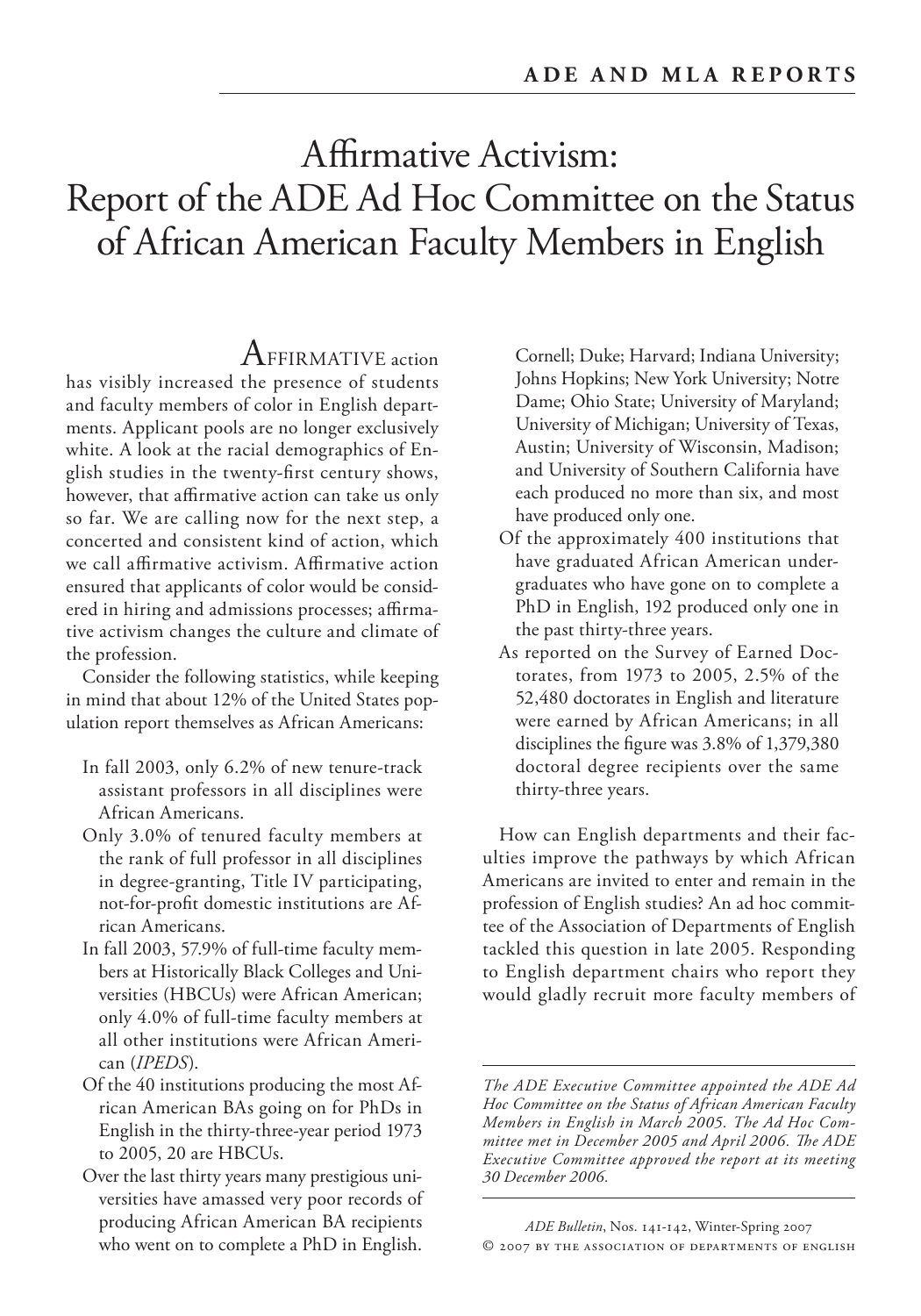color if they could find them, the committee reviewed a wide range of statistics and scholarship on the question (see Steward). To make the data manageable, the ADE Executive Committee decided to narrow the present study to African Americans, unanimously agreeing that parallel research on other racial groups should follow on this project.

After reviewing the statistics and scholarship, the committee agreed that the most serious problem is the scarcity of African American undergraduate English majors who go on to earn the PhD. According to data gathered by the MLA, those African Americans who do earn the PhD in English have an excellent chance of landing a tenure-track job. Available evidence suggests that African American junior faculty members receive tenure at a lower rate than their white colleagues, but data are sparse about how these colleagues fare on the tenure track (see MLA 66). We did, however, find a wealth of ideas for ways to bring more African American undergraduates through the profession's portals, as well as to recruit and retain African American faculty members. We also canvassed those English departments with the strongest records of graduating African Americans from their PhD programs, to learn what they do to support those students during their graduate studies.

Rather than merely describe and decry the current situation for African American faculty members in English, the committee resolved to produce a list of actions English department chairs can take—or encourage their institutions to take—toward serving three purposes:

- improve the conditions for and increase the numbers of African American undergraduate students making it all the way through to tenured-faculty status
- improve recruitment and retention of African American doctoral candidates
- improve recruitment and retention of African American faculty members

Not every one of these affirmative-activism steps is possible at every school. But if enough English department chairs were to follow through on just two or three of these suggested actions, the pipeline for African Americans in English studies could be dramatically improved.

#### **Recommendations: Actions English Chairs Can Carry Out in Their Departments**

#### *For Undergraduate Programs*

- Participate in or establish partnerships with secondary schools to make early contact with promising African American students (e.g., through service learning, tutoring, summer courses and institutes).
- Initiate a modest fund to cover one campus visit by an African American undergraduate major in your department who has been admitted to a graduate program; make contact with the graduate program on the student's behalf before the visit.
- Provide opportunities for large numbers of English majors to gather in one place (e.g., lecture classes, social events) in order to make African American English majors visible to one another.
- Give students research to do. Stephen Cole and Elinor Barber write, "The more heavily undergraduates can be involved in research, the greater the likelihood that they will select college teaching as a career. Programs, therefore, should be instituted that offer students the opportunity to do research" (253).
- Regularly canvass all instructors of introductory English courses to identify promising African American students (or charge the undergraduate studies director to do so).
- Make students aware of the McNair postbaccalaureate program that aids undergraduates on their way to doctoral programs.
- Get connected with recipients and finalists of the Hurston-Hughes Legacy Award and College Language Association (CLA) Margaret Walker Creative Writing Prize, as well as participants in the Callaloo Creative Writing Workshops, to let them know of graduate school opportunities.
- Sponsor a few African American undergraduates each year to attend (with a faculty member) meetings with significant African American participation like CLA, Society for the Study of the Multiethnic Literature of the United States, or the African Studies Association.
- Create links to diverse campus programs and organizations on your departmental Web page.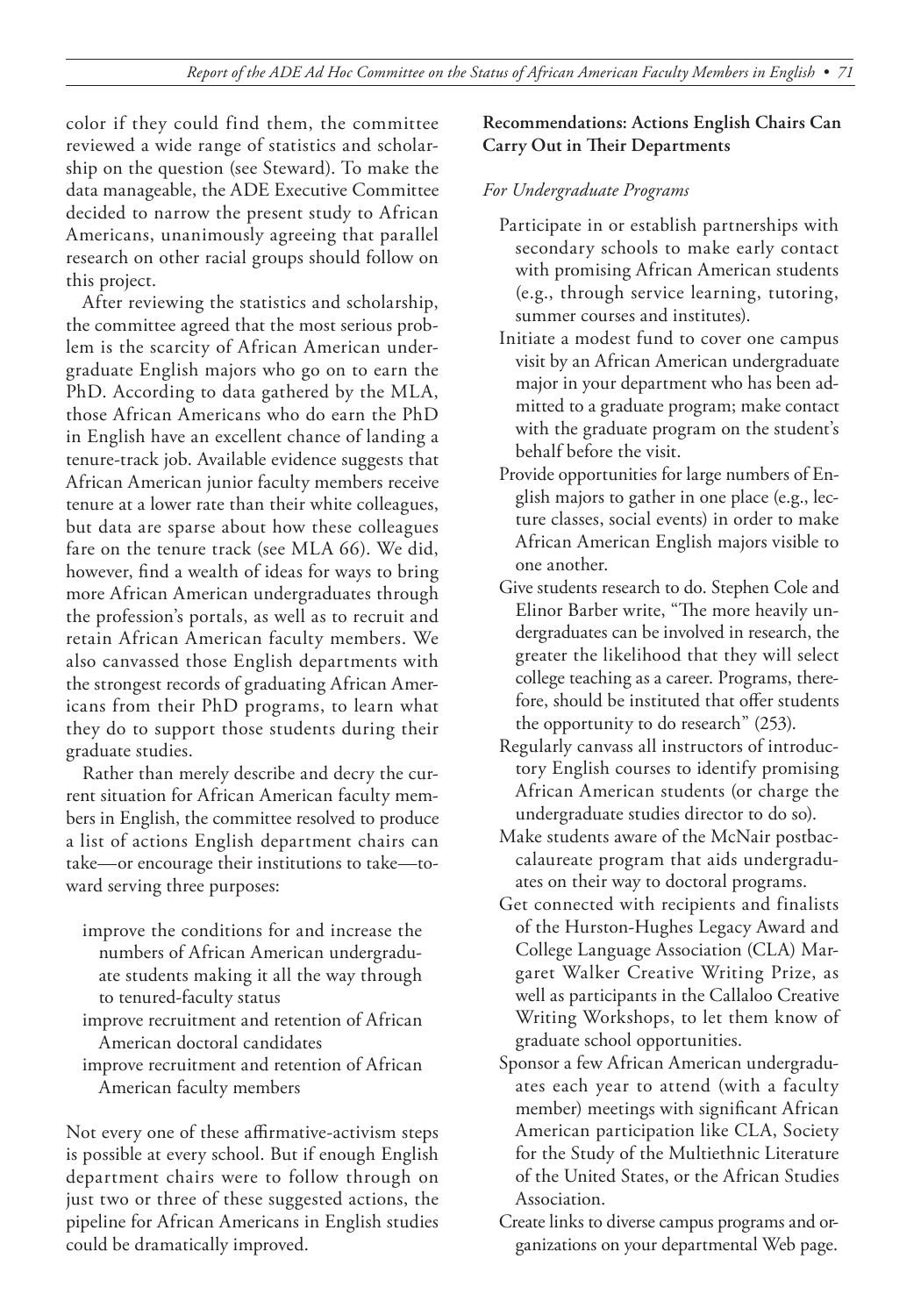Ensure that African American and pan-African literature and culture are visible and valued in your department's curriculum and exams.

#### *For Graduate Programs*

- Establish rotating recruiting teams of faculty members who annually visit some of the undergraduate institutions that produce substantial numbers of African American English majors, especially HBCUs. The majority-white institutions that have graduated the largest numbers of English majors who are African American over the past thirty years are Stanford and Yale (11 each); Princeton and UNC Chapel Hill (10 each); Brown and UCLA (9 each); CUNY City College, CUNY Queens College, Columbia, Rutgers, UC Berkeley, and the Universities of Illinois and Pennsylvania (8 each); and Georgetown (7).
- Form partnerships between African American doctoral candidates in graduate programs and African American faculty members in non–doctoral-granting institutions to expand mentoring and advising networks.
- Identify undergraduate programs that sent successful African American graduate students to your department and try to establish mentoring connections to similar students earlier in their undergraduate careers.
- Ensure that graduate admissions committees retain competitive applicants who selfidentify as members of underrepresented groups to the last round of graduate admission decisions.
- Review admissions decisions to ensure equity, as is regularly done for hiring decisions. If a discriminatory pattern emerges, the chair should intervene.
- Ensure that faculty members who serve on admissions committees are well informed about colleges such as HBCUs that have historically produced significant numbers of BA recipients who have gone on to earn PhDs in English.
- Be active and visible in taking advantage of institutional programs such as visitation days for prospective graduate students.
- Collaborate with the graduate school in identifying prospective graduate students from

underrepresented groups who are interested in English and in making sure they attend recruitment events on campus.

- Admit a cohort of graduate students of color into each entering class.
- Reallocate internal resources to create "topping off" fellowships for graduate students from underrepresented groups, as is commonly done in senior faculty searches or for hires in highly competitive fields.
- Encourage students to work with senior scholars in the department, particularly in fields outside their primary area of specialization.
- Share with beginning African American graduate students the current MLA statistics about average time to completion of degree and placement rates for African American PhDs in tenure-track jobs.
- Counsel African American PhD students to finish the dissertation before accepting a tenure-track job. Writing a dissertation during the first years of a tenure-track job makes earning tenure even more difficult.

## *For Recruitment and Retention of Junior Faculty Members*

- Identify targets of opportunity instead of always waiting for candidates to surface in a national pool.
- Attend conference talks of potential candidates and talk with them about their future plans.
- Invite targets of opportunity to campus as part of regularly scheduled lecture series.
- Enrich candidates' campus visit experiences by providing opportunities for the candidates to meet with a diverse group of faculty and staff members from across the institution.
- Show visiting job candidates a wide range of neighborhoods where they might choose to live.
- Make job offers more attractive by arranging partner accommodations, facilitating crossdisciplinary contacts, and demonstrating sensitivity to candidates' special needs and situations.
- Start building curriculum and scholarly strength in African American literature and culture, whether or not your department already has African American faculty members in place and whether or not African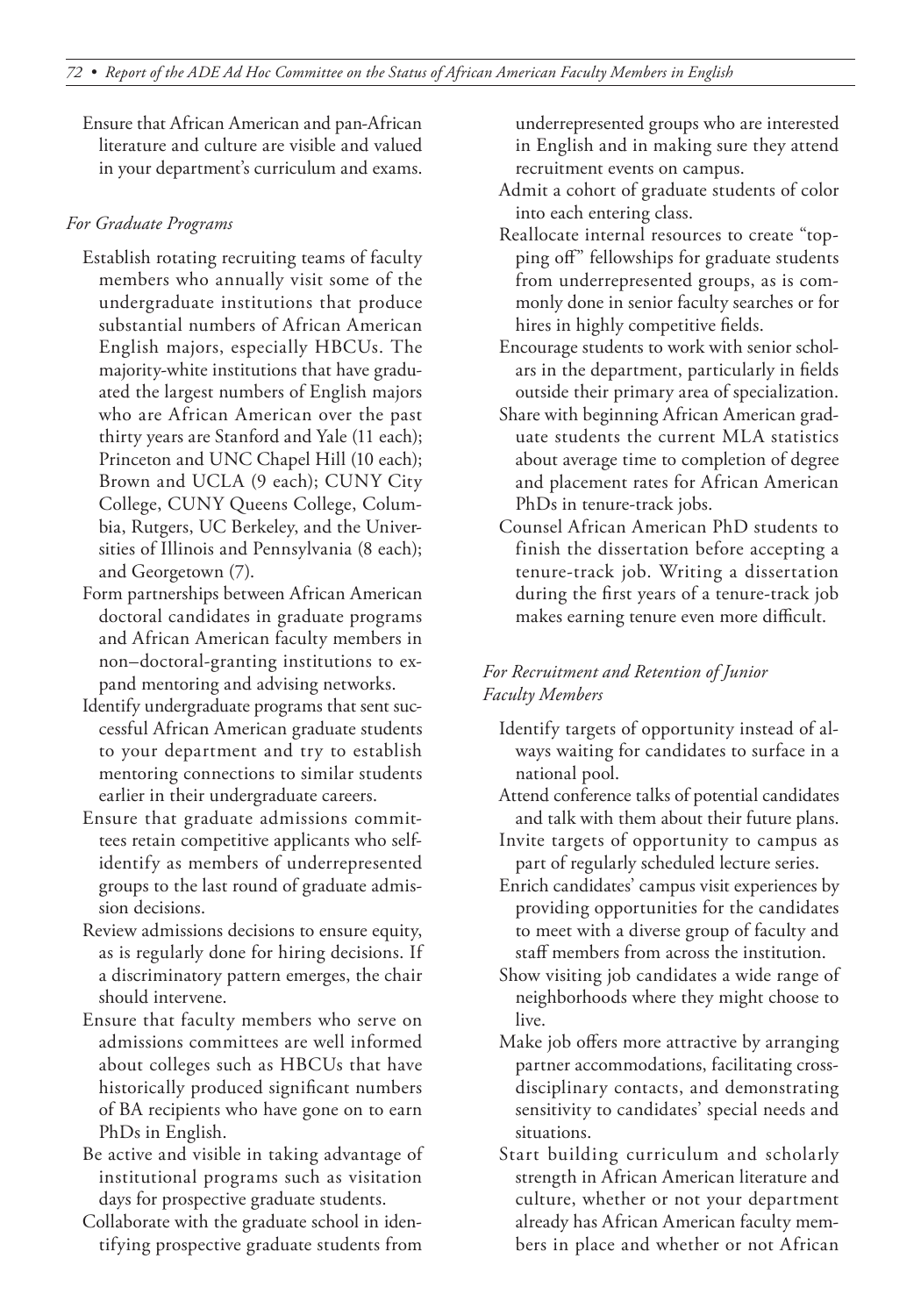American faculty members you may hire will be specialists in that area.

- Make cluster hires where resources allow, with the goal of reaching critical mass for underrepresented groups in the department or college, including senior hires in clusters when possible.
- Do not give job candidates the sense that the department assumes they will serve as the sole or primary faculty adviser to students of color.
- Assign no more advising responsibilities to junior faculty members of color than other junior faculty members.
- Be supportive of a new junior faculty hire who asks to postpone coming to campus in order to accept a postdoctoral fellowship.
- Monitor junior faculty service, informal as well as formal, and make recommendations for prioritizing. Protect African American faculty members from service overloads while respecting their ethic of service; be sure they know the fine art of saying no.
- Be aware of the double service load that sometimes comes with a joint appointment. If the junior faculty person is appointed half time in English and half in another program such as ethnic studies or women's and gender studies, that person should be carrying no more than half the service commitments of colleagues with one hundred percent appointments in English.
- Where African American junior faculty members are eligible for released time to support their research, consider granting service release in place of teaching release if building the teaching record is a priority.
- Build a culture of inclusion that improves the climate for African American faculty members by inviting them to participate in team teaching, reading groups, writing groups, and social occasions.
- Give African American faculty members opportunities to teach advanced courses in their fields, whether these fields are ethnic studies or traditional areas of literature.
- Assign new course preparations to African American junior faculty members in the same proportion as to other junior faculty members, even when they have been hired to develop a new curricular area.
- Establish partnerships across disciplines and with nearby institutions through which African American junior faculty members can network with others in their research specialties and meet colleagues who share their institutional goals.
- Make sure that all senior faculty members making hiring and reappointment and promotion decisions have the Guidelines for Good Practice of the MLA Committee on the Literatures of People of Color in the United States and Canada, available at <www.mla .org/rep\_guidelines\_poc> or by writing to MLA English Programs, 26 Broadway, 3rd fl., New York, NY 10004.

#### **Actions English Chairs Can Encourage Administrations to Take**

- Join, or start, a consortium (such as the Institute for Recruitment of Teachers or the Committee on Institutional Cooperation's Summer Research Opportunities Program) that sponsors programs for students of color who are planning to enter the professoriat.
- Find out how to put chairs in contact with holders of Mellon Mays Undergraduate Fellowships to establish mentoring relationships between graduate faculty members and prospective students of color.
- Circulate among humanities majors "a promotional brochure and a videotape in which the job of college professor is described in a favorable but realistic light" (Cole and Barber 245).
- Appoint "a staff member whose primary responsibility will be to serve as an advisor to students who are interested in careers as professors." This staff person should be in constant touch with department chairs about students of color to contact (Cole and Barber 242).
- Require admissions officers to "be more attentive to applicants' career plans" (Cole and Barber 240); elite schools, especially, "should pay particular attention to the freshman career interests of African American . . . students who apply for admission" (241) and should be sure to include professorial hopefuls among the admitted students.